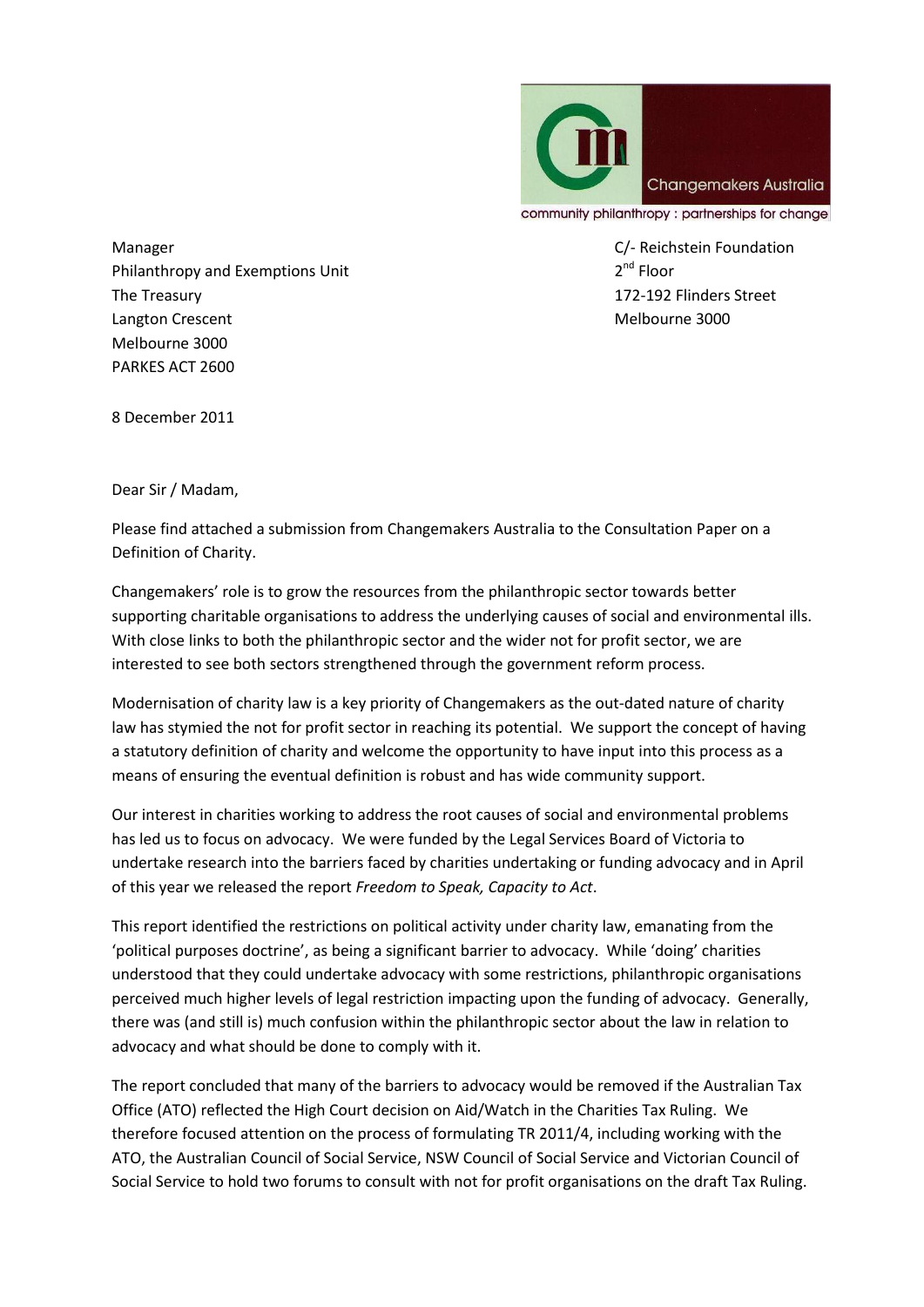Over one hundred people participated in these forums, demonstrating the high level of interest within the sector. In the past month we have also held workshops with the ATO and Philanthropy Australia to inform philanthropy about the changes due to TR 2011/4. We have plans to continue educating philanthropy and the not for profit sector about the changes to the law relating to advocacy.

Clearly, ensuring the statutory definition reflects the shift in the law post Aid/Watch is an important goal for Changemakers. The Gillard Government is on the record as supporting the integration of the High Court decision on Aid/Watch into the statutory definition and we commend the government for this approach. We understand that the last attempt to establish a statutory definition failed largely due to the way the draft legislation restricted advocacy, so it is crucial that this aspect of the legislation is dealt with adequately.

We believe that the best contribution Changemakers can make to the consultation process is to focus on the issue of advocacy, towards upholding the principles of the High Court decision, in a manner that is clear for charities. Therefore we have not attempted to respond to every question in the consultation paper.

We also note that other organisations we collaborate with are making submissions that pick up on their particular areas of expertise and interest. We broadly endorse the submissions of ACOSS, PILCH Connect and Philanthropy Australia. In addition we note that Melbourne University Law School has made a substantial submission, based on their significant knowledge of charity law, both in Australia and overseas, and also the sector which works under the law.

Finally, we understand that the current consultation process will have no impact upon the overall framework of tax concessions which charities can access. In supporting the process of clarifying what a charity **is**, Changemakers also stresses the importance of revisiting what it **means to be** a charity. In particular, we believe the inequitable distribution of access to deductible gift recipient status must be addressed by the Government. We note that Minister Shorten has flagged a future process to consider tax concessions in the latest Treasury Not-For-Profit Reform Newsletter. We look forward to the opportunity to participate in the next round of reforms, towards providing a clearer, fairer and more coherent approach by Government to the NFP sector.

Yours sincerely,

Jill Reichstein

Chair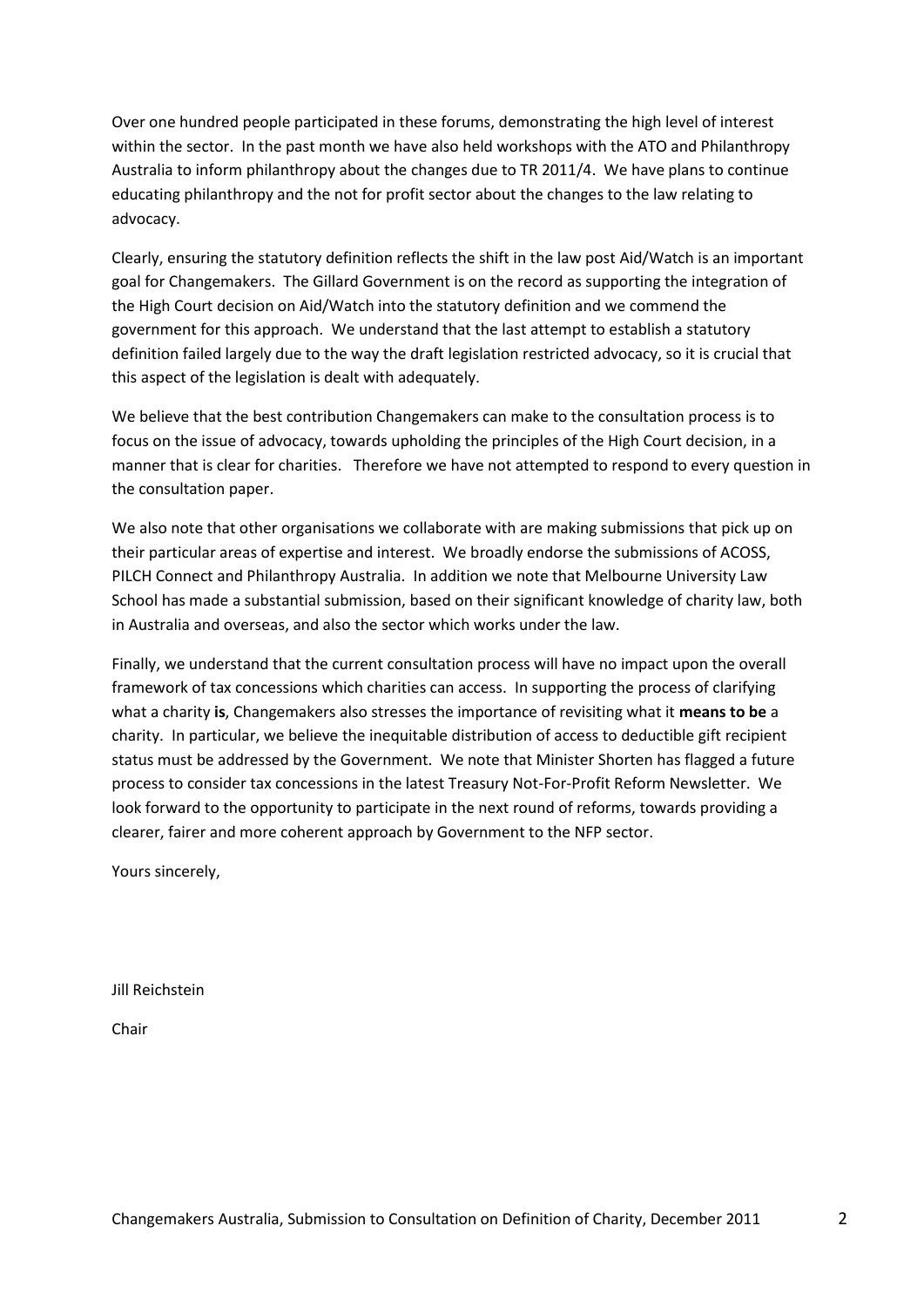#### **Responses to consultation paper**

### *Political advocacy - questions 12 & 13*

*Are there any issues with the suggested changes to the Charities Bill 2003 as outlined above to allow charities to engage in political activities? Are there any issues with prohibiting charities from advocating a political party, or supporting or opposing a candidate for political office?*

The key issue to be resolved is what changes need to be made in order to make the Charities Bill 2003 reflect the High Court decision on Aid/Watch. To address this issue we will revisit the situation pre-Aid/Watch and reflect on how the Tax Office responded to the Aid/Watch decision in the Charities Tax Ruling TR 2011/4.

## **What did the High Court decision on Aid/Watch achieve?**

It is Changemakers view that the High Court decision on Aid/Watch made two key changes to charity law. Firstly, it displaced the 'political purposes doctrine'. Secondly, it created a new type of charity under the fourth head, being to generate public debate about a charitable subject matter.

## **Political purposes doctrine**

1

This doctrine created a rift between 'charitable' and 'political', so that an organisation would not be a charity if it had 'political' purposes, or if it undertook so many 'political' activities that they became a purpose in and of themselves. There was a long list of activities which could be seen as 'political', virtually all of which would be perceived as important and legitimate activities for contemporary charities to engage in. Indeed, *Freedom to Speak, Capacity to Act* noted that while non-charitable organisations such as industry associations and trade unions receive beneficial tax treatment, they haven't had to restrict their political activities in the same way as charities.<sup>1</sup>

The ATO's 2005 *Charities – political, lobbying and advocacy activities* guidance material informed charities that they could undertake a wide range of political activities, including campaigning for law reforms, advocating for clients and raising public awareness, so long as these activities were incidental and ancillary to their charitable purpose. While charities could campaign during election times, they were not allowed to engage in party political activities meaning they couldn't field or support candidates or political parties during an election campaign.

TR 2011/4 responded to the removal of the 'political purposes doctrine' by explicitly stating that "there is no general doctrine in Australia which excludes a charity from having political purposes".<sup>2</sup> It also removed the brightline distinction between political activities which were legitimate for charities to participate in (so long as they were incidental and ancillary) and non-legitimate political activities (party political activities). It did this by stating that a charity wouldn't affect it status if it engaged in activities associated with political parties as a means to effect its sole charitable purpose.

<sup>1</sup> Changemakers Australia, Freedom to Speak, Capacity to Act – Removing the Barriers to Advocacy, 2011, p35

<sup>&</sup>lt;sup>2</sup> Australian Taxation Office, Taxation Ruling Income Tax and Fringe Benefits Tax – Charities, TR 2011/4, p16, clause 70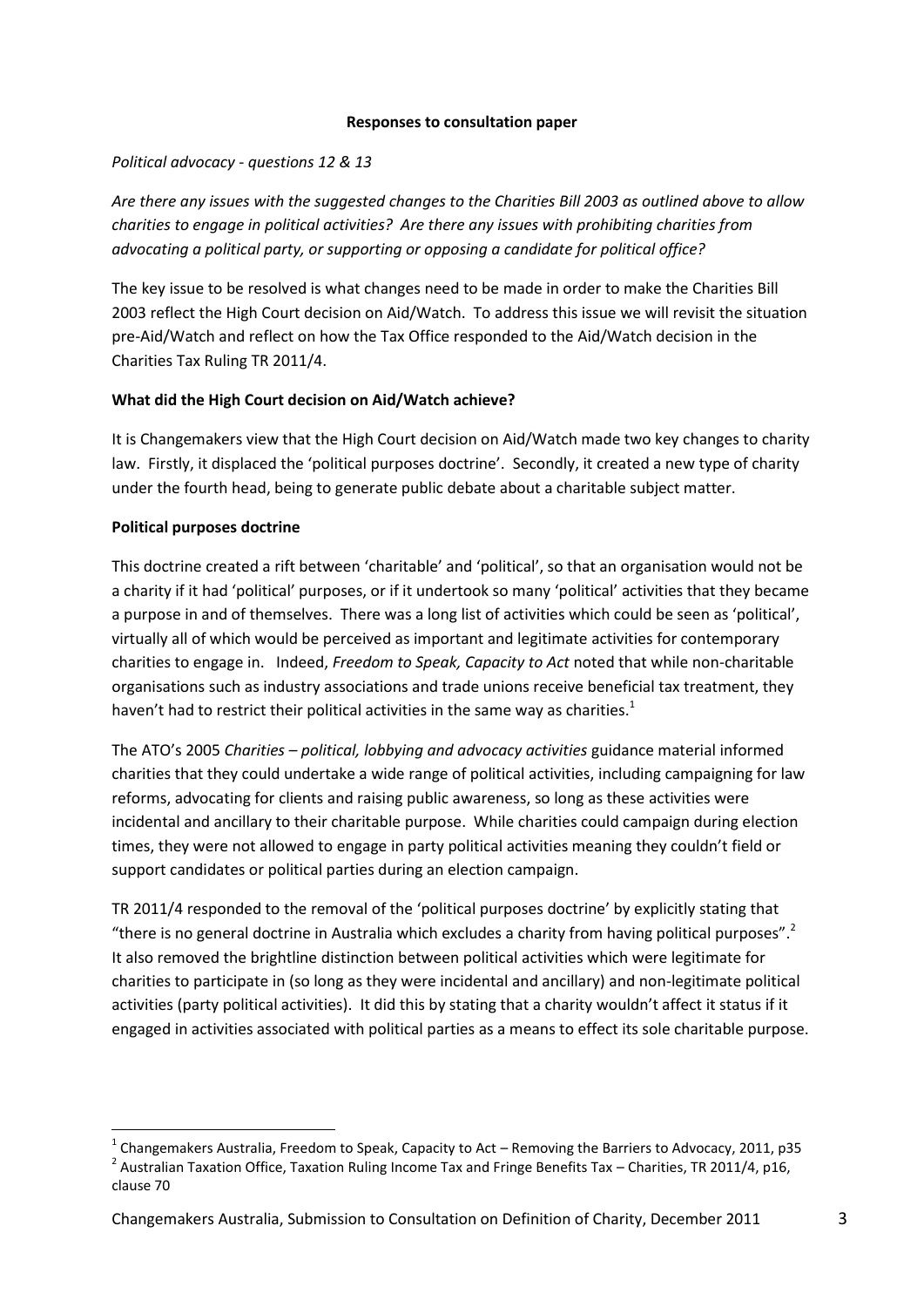It also clarified that charities could seek to persuade members of the public to vote for or against candidates or parties to effect its charitable purpose.<sup>3</sup>

While the removal of the political purposes doctrine has been widely welcomed by charities who engage in advocacy as a means of achieving their charitable purpose, it should be noted that this has special significance for some charitable trusts and foundations. Many Australian trusts and foundations have trust deeds which require them to fund "charitable purposes". The historical rift between charitable purposes and political purposes placed these trusts and foundations in an uncertain position when it came to funding advocacy projects.

# **Impact upon the 2003 Charities Bill**

In order to reflect the High Court decision on Aid/Watch, all of the disqualifying purposes under clause 8 (2) need to be removed. There is no justification for picking or choosing one type of political purpose over another as the High Court was clear that the political purposes doctrine did not apply in Australia.

# **Charities with purposes to generate public debate**

The significance of charity advocacy was upheld by the High Court determining that Aid/Watch was a charity because it had a purpose of generating public debate in relation to a charitable subject matter. This increased the status of advocacy from being a type of activity which charities could engage in to effect their charitable purpose, to a legitimate charitable purpose in and of itself. This has the effect of providing access to charity status to organisations which are focused on advocacy as the primary means of achieving their charitable status.

TR 2011/4 reflects this through stating that:

- An entity can be charitable if it has a purpose of generating public debate with a view to influencing legislation, government activities or government policies. This needs to be in relation to subject matter that comes within the four heads of charity.
- Subject matter outside of this will be decided on a case by case basis;
- Organisations which only lobby government rather than generate public debate will be decided on a case by case basis;
- Entities do not need to present a balanced position and can take a singular point of view;
- The means and ends need to be consistent with the rule of law and established system of government.<sup>4</sup>

Changemakers is broadly supportive of the way the Tax Office has updated the Charities Tax Ruling to reflect the High Court decision on Aid/Watch. Our main concern is in relation to lobbying, which has been somewhat singled out in TR 2011/4. Under TR 2011/4, lobbying is not described as noncharitable. However, an organisation that only lobbied rather than 'generating public debate', may or may not be eligible for charity status.

We understand that lobbying has been given a level of special treatment due to the fact that the High Court decision does not make any mention of lobbying. Aid/Watch used more indirect

<u>.</u>

 $3$  Ibid, p17, clauses 72-73

 $<sup>4</sup>$  Ibid, page 17, clause 71</sup>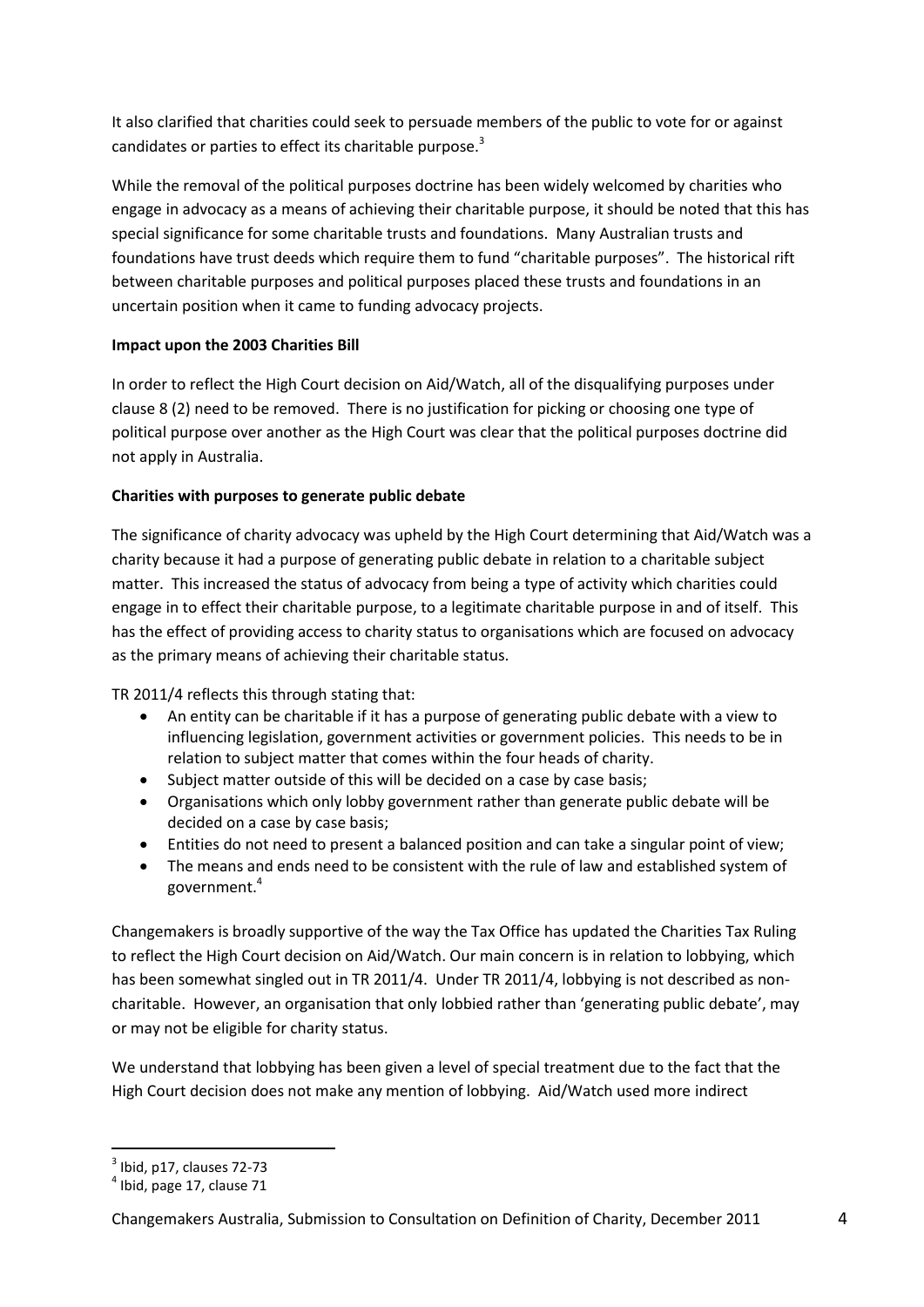campaigning methods to influence government, rather than an approach taken by many charities where they seek to speak more directly to decision makers.

While the word 'lobbying' was not used in the High Court decision, an underpinning principle of their decision was that communication between the electorate, government officials and elected representatives is fundamental to the Australian constitution. Changemakers understands lobbying to describe the process of communicating with decision makers. On this basis we believe that there is no justification for giving it different treatment to any other activities which have traditionally been seen as 'political'.

## **Impact upon the 2003 Charities Bill**

We recommend changes to the Charitable Purposes described at Part 3 as a means of reflecting the High Court decision on Aid/Watch. The overall approach we recommend is to extend the definition of advancement at clause 10 (2). Without prejudice, we suggest the following definition of advancement:

Advancement includes protection, maintenance, support, research, improvement, generating public debate with a view to influencing legislation, government activities or government policies, communicating with government.

### *Other questions raised in the consultation paper*

### **Peak bodies – question 2**

Changemakers acknowledges the important role of peak organisations in addressing the underlying causes of social and environmental problems, as well as providing other functions which strengthen and support the not for profit sector. We support extending the statutory definition to explicitly include peak organisations.

# **Public benefit – questions 5, 6, 7, 8 & 9**

Changemakers supports in principle the removal of the presumption of public benefit from the heads where the presumption currently applies, creating an across-the-board requirement that charities need to be for the public benefit. We recognise that in removing the presumption there will be an even greater need to clarify the 'public benefit' concept and see significant challenges in its codification. It is our view that a statutory definition should state the key principles of the public benefit test, rather than leaving this to common law and regulatory guidelines.

It is our understanding that the removal of the presumption of public benefit was not achieved without difficulty in England and Wales and their experience is not one that we would recommend revisiting here in Australia. Changemakers perceives that this aspect of the statutory definition consultation is causing more concern, justified or not, within the not for profit sector than any other issue under consideration. We therefore recommend a cautious approach be taken.

We understand that PILCH Connect supports retaining the presumption of public benefit at this time and recommends extending this presumption to all of the charitable purposes listed in the statute,